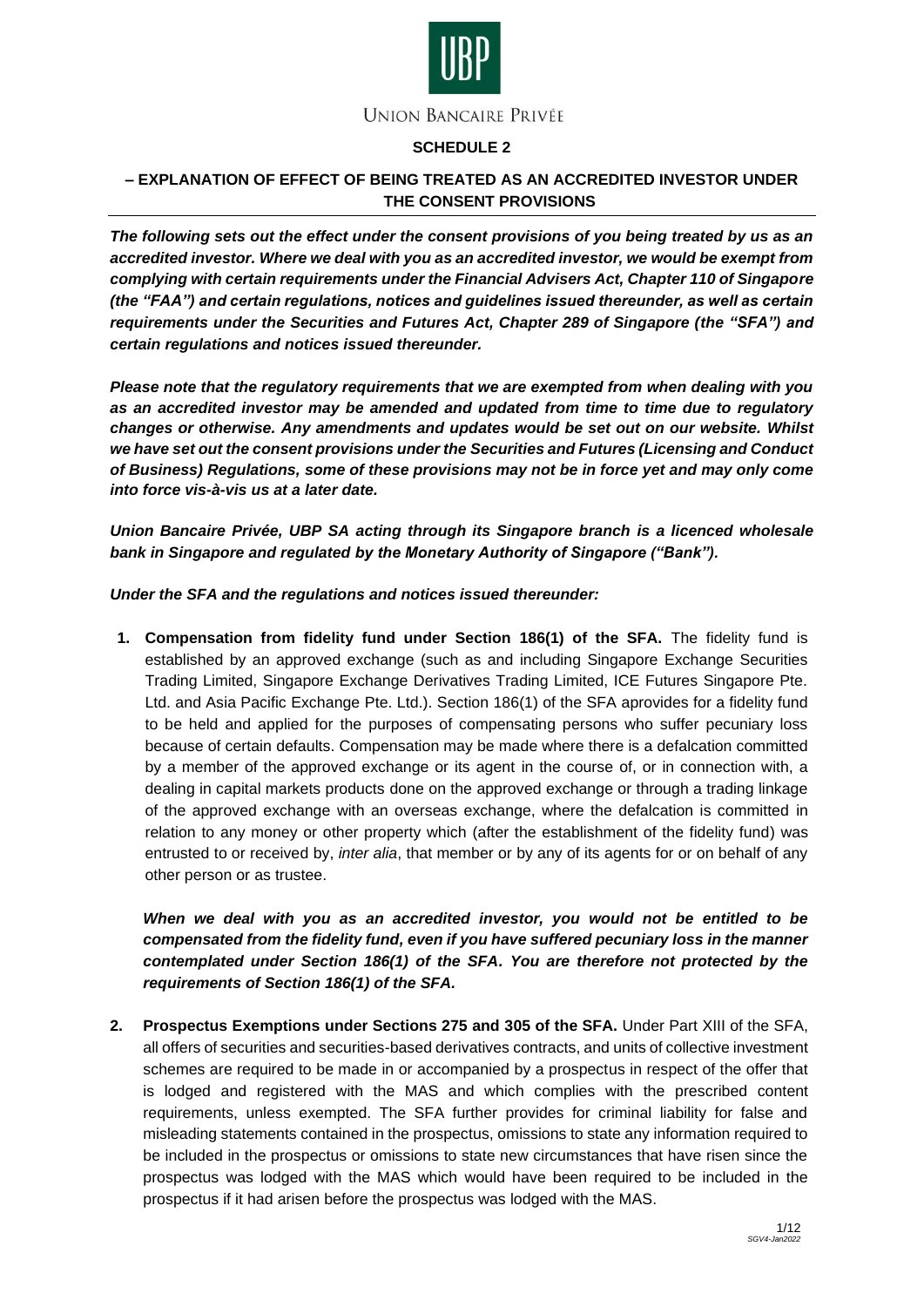

In addition, certain persons, including the person making the offer, the issuer, the issue manager and the underwriter (the "**Persons**") may be liable to compensate any person who suffers loss or damage as a result of the false or misleading statement in or omission from the prospectus, even if such persons were not involved in the making of the false or misleading statement or the omission.

Sections 275 and 305 of the SFA are exemptions from the prospectus registration requirement under the SFA, and exempt the offeror from registering a prospectus when the offer of securities and securities-based derivatives contracts, and units of collective investment schemes is made to relevant persons. Relevant persons include accredited investors. In addition, secondary sales made to institutional investors and relevant persons, which include accredited investors, remain exempt from the prospectus registration requirement provided that certain requirements are met.

**Subsequent Sales:** Subsequent sales of securities, securities-based derivatives contracts and collective investment schemes are subject to restrictions under Section 276(1) and 276(2) or, as the case may be, Sections 305A(1)(b) such that subsequent sales to relevant persons (including accredited investors) will continue to be exempt from prospectus requirements.

Where securities, securities-based derivatives contracts and collective investment schemes are subscribed or purchased under Section 275 or 305 of the SFA by a relevant person which is:

- (a) a corporation (which is not an accredited investor) the sole business of which is to hold investments and the entire share capital of which is owned by one or more individuals, each of whom is an accredited investor (the "**Corporation**"); or
- (b) a trust (where the trustee is not an accredited investor) whose sole purpose is to hold investments and each beneficiary of the trust is an individual who is an accredited investor (the "**Trust**"),

*inter alia*, securities of that corporation or the beneficiaries' rights and interest (howsoever described) in that trust shall not be transferred within six months after that corporation or that trust has acquired the securities, securities-based derivatives contracts and collective investment schemes pursuant to an offer made under Section 275 or 305 of the SFA except, *inter alia*, to an institutional investor or to a relevant person.

If you opt to be treated as an accredited investor, the above restrictions will not apply and you will not be prohibited from being a transferee of the securities of the Corporation or interests in the Trust in the circumstances specified.

*When we deal with you as an accredited investor, the issuer and/or offeror is exempt from the prospectus requirements under Part XIII of the SFA pursuant to the exemptions under Sections 275 and 305 of the SFA. As a result of this, the issuer and/or offeror is not under any statutory obligation to ensure that all offers of the relevant products to you are made in or accompanied by a prospectus that is lodged and registered with the MAS and which complies with the prescribed content requirements. Consequently, the issuer and/or offeror is not subject to the statutory prospectus liability under the SFA and you would not be able to seek compensation from the Persons under the civil liability regime for prospectuses even if you suffer loss or damage as a result of any false or misleading statement in or omissions in the offering document.*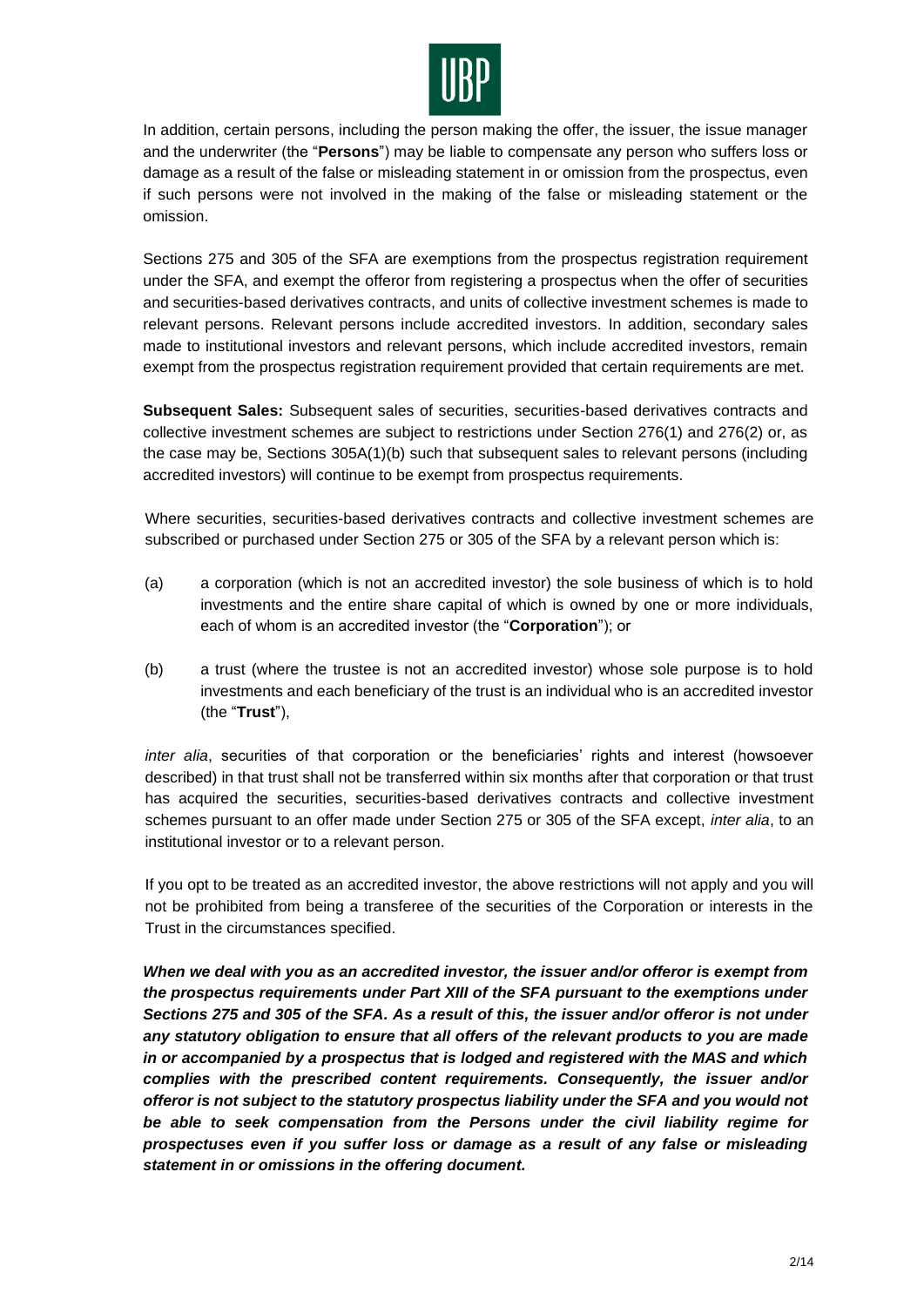

*Subsequent sales of securities, securities-based derivative contracts and collective investment schemes first sold under inter alia Section 275 and 305 can also be made to you, as well as transfers of securities of Corporations and interests in Trusts. You are therefore not protected by the prospectus registration requirements of the SFA.*

**3. Restrictions on Advertisements under Sections 251 and 300 of the SFA.** Sections 251 and 300 of the SFA prohibit any advertisement or publication referring to an offer or intended offer of securities and securities-based derivatives contracts, and units of collective investment schemes from being made, except in certain circumstances. In this regard, where a preliminary document has been lodged with the MAS, certain communications may be made. These include the dissemination of, and presentation of oral or written material on matters contained in, the preliminary document which has been lodged with the MAS to institutional investors and relevant persons under Sections 251(3), 251(4)(a), 300(2A) and 300(2B)(a) of the SFA. Relevant persons include accredited investors.

*When we deal with you as an accredited investor, you may receive communications relating to a preliminary document which has been lodged with the MAS. You are therefore not protected by the requirements of Sections 251 and 300 of the SFA.*

**4. Part III of the Securities and Futures (Licensing and Conduct of Business) Regulations ("SFR").**

Part III of the SFR stipulates the requirements imposed on us in relation to the treatment of customers' assets. While we remain under the statutory obligation to deposit all assets received on your account in a custody account maintained in accordance with Regulation 27 of the SFR or any other account into which you direct the assets be deposited, as an accredited investor, the enhanced safeguards in relation to the assets that we receive on your account will not apply.

We are also exempt from the following statutory obligations: (i) the disclosure requirements pertaining to the manner in which your assets are held (whether locally or in a foreign jurisdiction), as specified under Regulation 27A of the SFR; (ii) the prohibition against transferring title in your assets to us or any other person except in certain prescribed circumstances relating to the borrowing or lending of your specified products and using your assets to meet our own obligations under Regulation 34A and 35 of the SFR; (iii) the obligation to inform you that we may use your assets for a sum not exceeding the amount owed by you to us, disclose the risks of such use to you and obtain your consent before using your assets, including mortgaging, charging, pledging or hypothecating your assets under Regulation 34 of the SFR.

We have summarised the requirements below.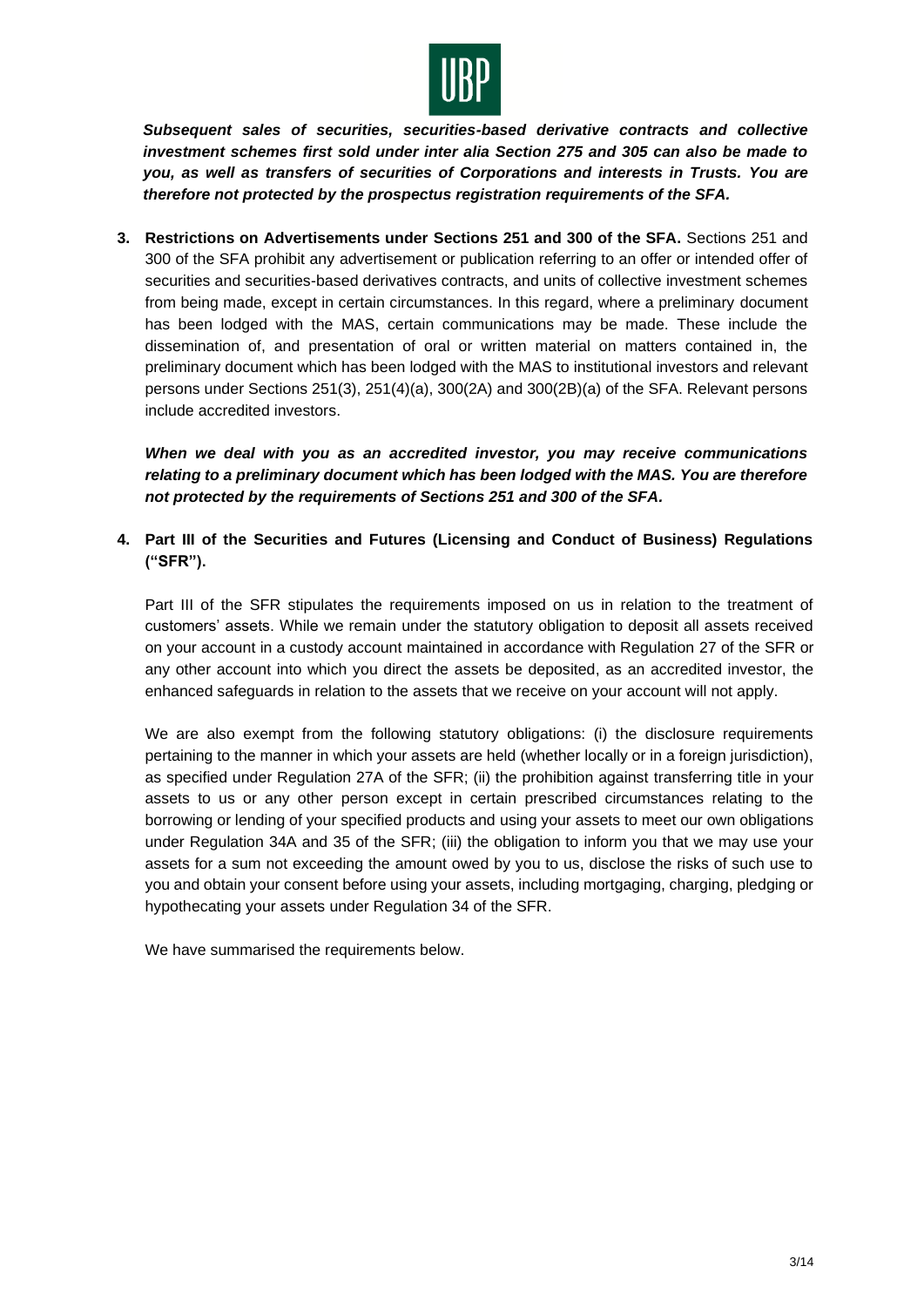

| <b>Bank</b>                                                                                                                                                                             | <b>Retail customer</b>                                                                                                                                                                                                                                                                                                                                                                                                                                                                                                  | <b>Accredited investor</b>                                                                                                                                                                                                                                                                                               |
|-----------------------------------------------------------------------------------------------------------------------------------------------------------------------------------------|-------------------------------------------------------------------------------------------------------------------------------------------------------------------------------------------------------------------------------------------------------------------------------------------------------------------------------------------------------------------------------------------------------------------------------------------------------------------------------------------------------------------------|--------------------------------------------------------------------------------------------------------------------------------------------------------------------------------------------------------------------------------------------------------------------------------------------------------------------------|
| <b>Disclosure</b><br>requirement <sup>1</sup>                                                                                                                                           | <b>The</b><br>bank<br>make<br>certain<br>$\bullet$<br>to<br>disclosures (such as whether the<br>assets will be commingled with<br>other customers and the risks of<br>commingling, consequences if the<br>institution which maintains the<br>custody<br>account<br>becomes<br>insolvent)<br>writing<br>prior<br>to<br>in<br>depositing<br>in<br>custody<br>assets<br>account                                                                                                                                            | No such requirement                                                                                                                                                                                                                                                                                                      |
| <b>Prohibition on</b><br>transferring title of<br>assets received from<br>customer to the bank<br>or any other person <sup>2</sup>                                                      | Prohibited unless transferred<br>in<br>$\bullet$<br>with<br>connection<br>borrowing<br>or<br>lending of specified products in<br>accordance with Regulation 45 of<br>the SFR                                                                                                                                                                                                                                                                                                                                            | No such requirement<br>$\bullet$                                                                                                                                                                                                                                                                                         |
| <b>Withdrawals from</b><br>custody account to<br>transfer the asset to<br>any other person or<br>account in<br>accordance with the<br>written direction of<br>the customer <sup>3</sup> | Not permitted to transfer retail<br>$\bullet$<br>customer's assets, to meet any<br>obligation of the bank in relation to<br>any transaction entered into by the<br>bank for the benefit of the bank                                                                                                                                                                                                                                                                                                                     | No such prohibition<br>$\bullet$                                                                                                                                                                                                                                                                                         |
| <b>Customer Assets<sup>4</sup></b>                                                                                                                                                      | Deposit into a custody account<br>$\bullet$<br>maintained in accordance with<br>Regulation 27 of the SFR (requires<br>the<br>custody<br>account<br>to<br>be<br>maintained with certain specified<br>institutions only); or<br>Deposit into account directed by<br>retail customer to which retail<br>customer has legal and beneficial<br>title and maintained with, inter alia,<br>licensed banks, merchant banks or<br>finance<br>companies<br>banks<br>or<br>established and regulated as banks<br>outside Singapore | Deposit into a custody<br>$\bullet$<br>account maintained in<br>accordance<br>with<br>Regulation 27 of the<br>(requires<br><b>SFR</b><br>the<br>custody account to be<br>maintained<br>with<br>specified<br>certain<br>institutions only); or<br>Deposit into account<br>$\bullet$<br>directed by accredited<br>investor |

<sup>&</sup>lt;sup>1</sup> Regulation 27A

<sup>2</sup> Regulation 34A

 $3$  Regulation 35(2)

<sup>&</sup>lt;sup>4</sup> Regulation 26(1)(a)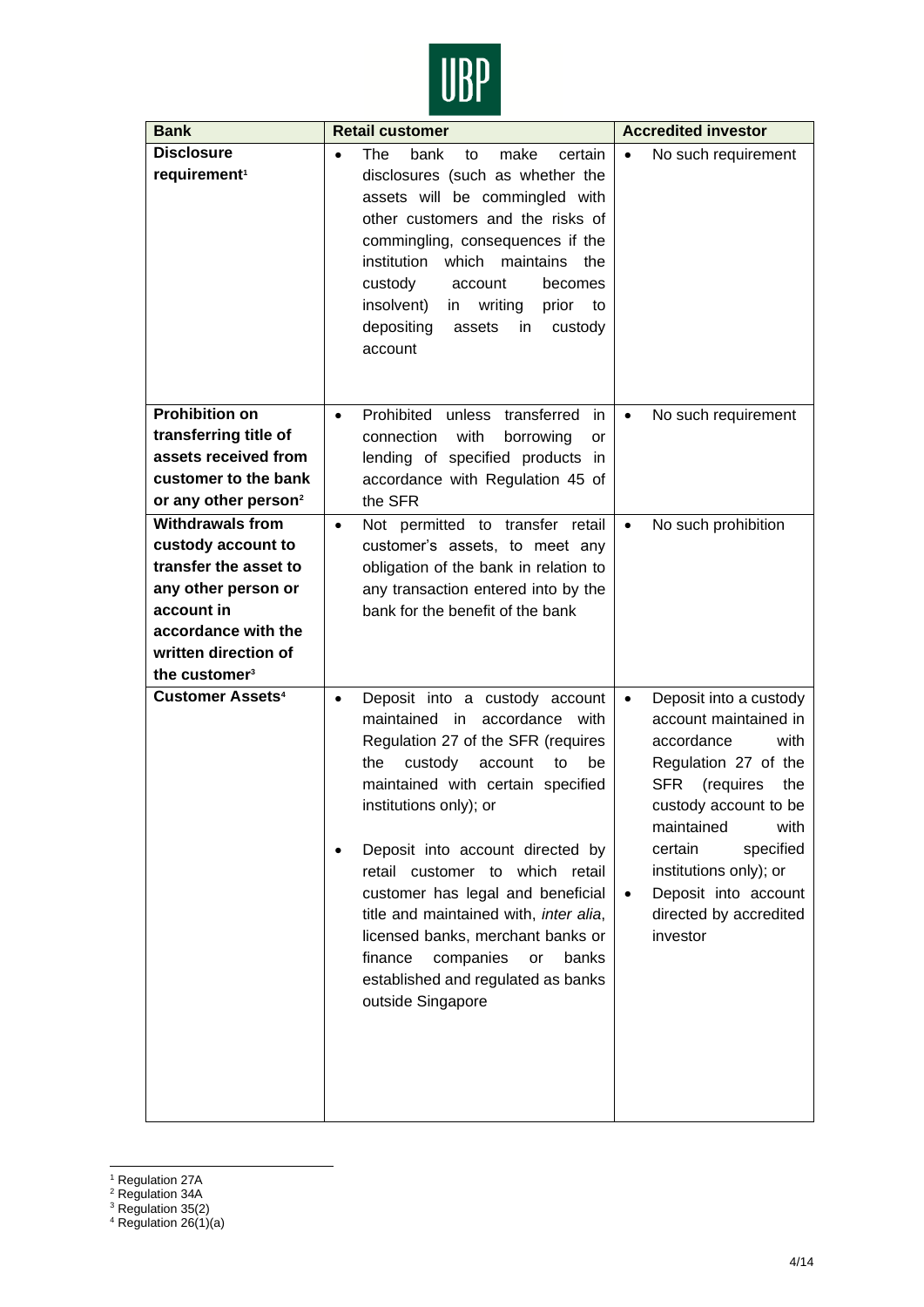

| <b>Bank</b>           | <b>Retail customer</b>                        | <b>Accredited investor</b>     |
|-----------------------|-----------------------------------------------|--------------------------------|
| Mortgage of           | Prior to doing so, the bank must<br>$\bullet$ | equivalent<br>No.<br>$\bullet$ |
| customer's assets -   | inform the retail customer of this            | requirement to inform,         |
| the bank may          | right, explain the risks and obtain           | explain risks or obtain        |
| mortgage, charge,     | consent<br>retail<br>written<br>οf<br>the     | written<br>consent<br>οf       |
| pledge or             | customer                                      | accredited investor            |
| hypothecate           |                                               |                                |
| customer's assets for |                                               |                                |
| a sum not exceeding   |                                               |                                |
| the amount owed by    |                                               |                                |
| the customer to the   |                                               |                                |
| bank                  |                                               |                                |

*When we deal with you as an accredited investor, we are exempt from treating you as a "retail investor" in relation to certain requirements stipulated under Part III of the SFR pertaining to the treatment of a retail customer's assets. You are therefore not protected by those requirements under Part III of the SFR.*

**5. Regulation 47BA of the SFR.** Regulation 47BA of the SFR provides that a bank must not deal with a retail customer as an agent when dealing in capital markets products that are over-thecounter derivatives contracts and/or spot foreign exchange contracts for the purposes of leveraged foreign exchange trading.

*When we deal with you as an accredited investor, we are exempt from treating you as a "retail investor" and may therefore deal with you as an agent in relation to over-the-counter derivatives contracts and/or spot foreign exchange contracts for the purposes of leveraged foreign exchange trading.*

**6. Regulation 47E of the SFR.** Regulation 47E(1) and (2) of the SFR provide for certain risk disclosure requirements that a bank that deals in capital markets products and provides fund management services respectively must comply with in relation to trading in futures contracts, spot foreign exchange contracts for the purposes of leveraged foreign exchange trading, and foreign exchange over-the-counter derivatives contracts for retail customers that are not related corporations of the bank.

A bank that deals in capital markets products must not open a trading account for a retail customer who is not its related corporation for the purpose of entering into transactions of sale and purchase of the abovementioned capital markets products unless it has furnished the customer with a written risk disclosure document disclosing the material risks of the specified capital markets products in a prescribed form (Form 13), and receives an acknowledgement signed and dated by the customer that he has received and understood the nature and contents of the Form 13.

A bank that provides fund management services shall not solicit or enter into an agreement with a prospective retail customer who is not its related corporation for the purpose of managing or guiding the retail customer's trading account for the purposes of futures contracts, spot foreign exchange contracts for the purposes of leveraged foreign exchange trading, and foreign exchange over-the-counter derivatives contracts by means of a systematic programme that recommends specific transactions unless it has delivered the prospective retail customer with a written risk disclosure document in a prescribed form (Form 14), and received an acknowledgement signed and dated by the prospective retail customer that he has received and understood the nature and contents of the Form 14.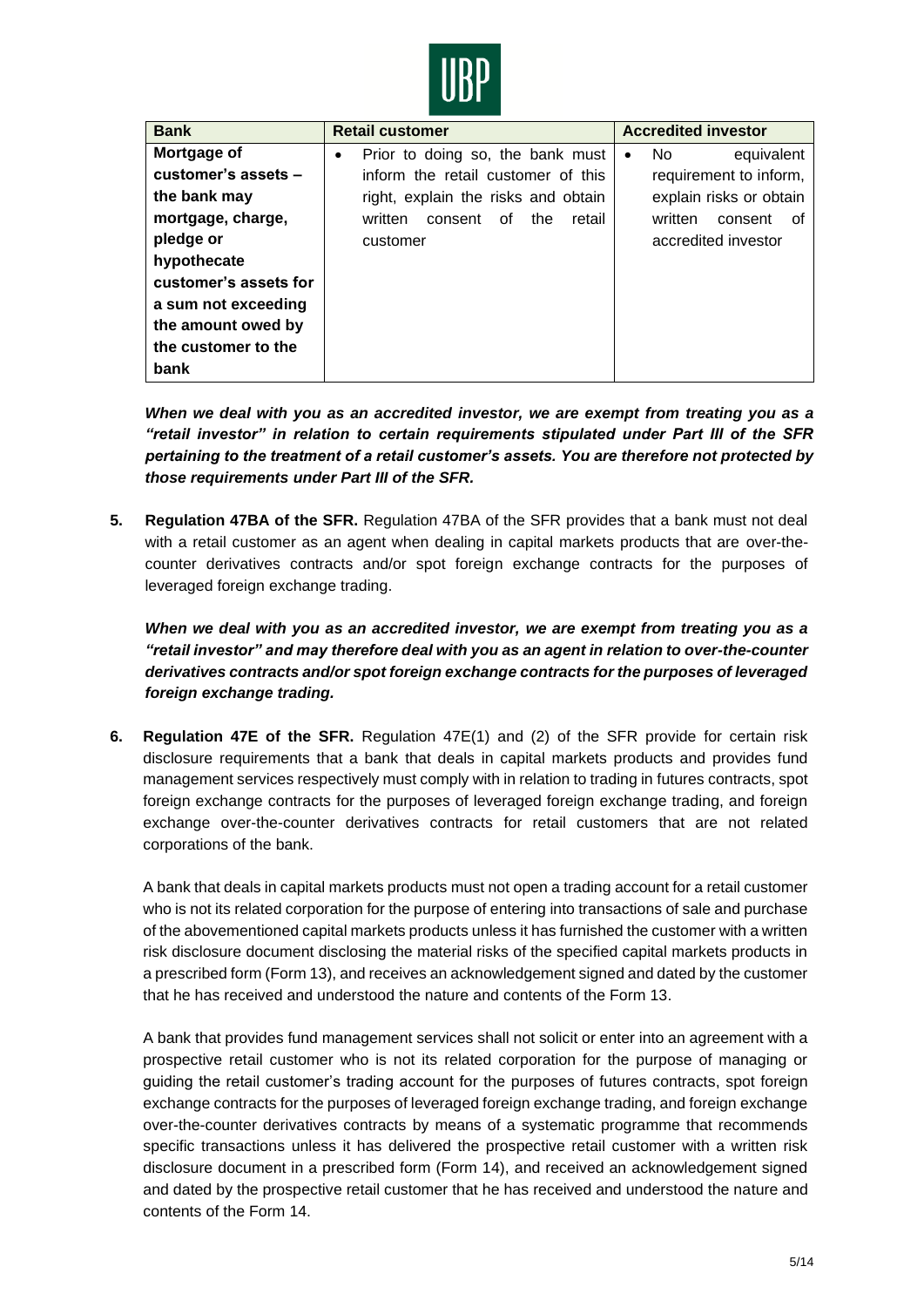

Regulation 47E also specifies that copies of Forms 13 and 14 are kept in Singapore.

*When we deal with you as an accredited investor, we are not under any statutory obligation to provide you with the risk disclosures in the manner contemplated under Regulation 47E of the SFR. You are therefore not protected by the risk disclosure requirements under Regulation 47E of the SFR.*

**7. Section 99H(1)(c) of the SFA read with Regulations 3A(5)(c), (d), (e) and (7) of the SFR.**  Section 99H(1)(c) of the SFA read with Regulations 3A(5)(c), (d) and (e) of the SFR provide that where a principal wishes to appoint an individual as a provisional representative or temporary representative in respect of any SFA regulated activity, the principal is required to lodge with the MAS an undertaking to ensure that (i) the provisional representative or temporary representative is accompanied at all times by an authorised person when meeting any client or member of the public in the course of carrying on business in any SFA regulated activity, (ii) the provisional representative or temporary representative sends concurrently to an authorised person all electronic mail that he sends to any client or member of the public in the course of carrying on business in any SFA regulated activity and (iii) the provisional representative or temporary representative does not communicate by telephone with any client or member of the public in the course of carrying on business in any SFA regulated activity, other than by telephone conference in the presence of an authorised person. An "authorised person" for these purposes refers to an appointed representative or a director of the principal, an officer of the principal whose primary function is to ensure that the carrying on of business in the SFA regulated activity in question complies with the applicable laws and requirements of the MAS or an officer of the principal appointed to supervise the representative in carrying on of business in the SFA regulated activity.

*When we deal with you as an accredited investor, we are not under any statutory obligation to restrict the interactions with you that may be undertaken by our provisional representatives or temporary representatives in the course of carrying on business in any SFA regulated activity in the manner set out in Regulations 3A(5)(c), (d) and (e) of the SFR. You are therefore not protected by the requirements of Section 99H(1)(c) of the SFA read with Regulations 3A(5)(c), (d) and (e) of the SFR.*

**8. Regulation 33 of the SFR.** Regulation 33(2) of the SFR provides that a bank shall not lend or arrange for a custodian to lend the specified products of the customer unless it has explained the risks involved to the customer (Regulation 33(2)(a)) and obtained the customer's written consent to do so (Regulation 33(2)(b)). The requirement to explain the risks involved to the customer does not apply where the customer is an accredited investor, expert investor or institutional investor. However, regardless of whether the customer is a retail investor or an accredited investor, the bank shall nevertheless enter into an agreement with the customer to set out the terms and conditions for such lending, or as the case may be, enter into an agreement with the custodian setting out the terms and conditions for the lending and disclose these terms and conditions to the customer.

*When we deal with you as an accredited investor, we are not under any statutory obligation to explain the risks involved to you prior to us lending or arranging for a custodian to lend your specified products. You are therefore not protected by the requirements of Regulation 33(2)(a) of the SFR.*

*9.* **Regulation 40 of the SFR.** Regulation 40(1) of the SFR provides that a bank is required to furnish to each customer on a monthly basis a statement of account containing certain particulars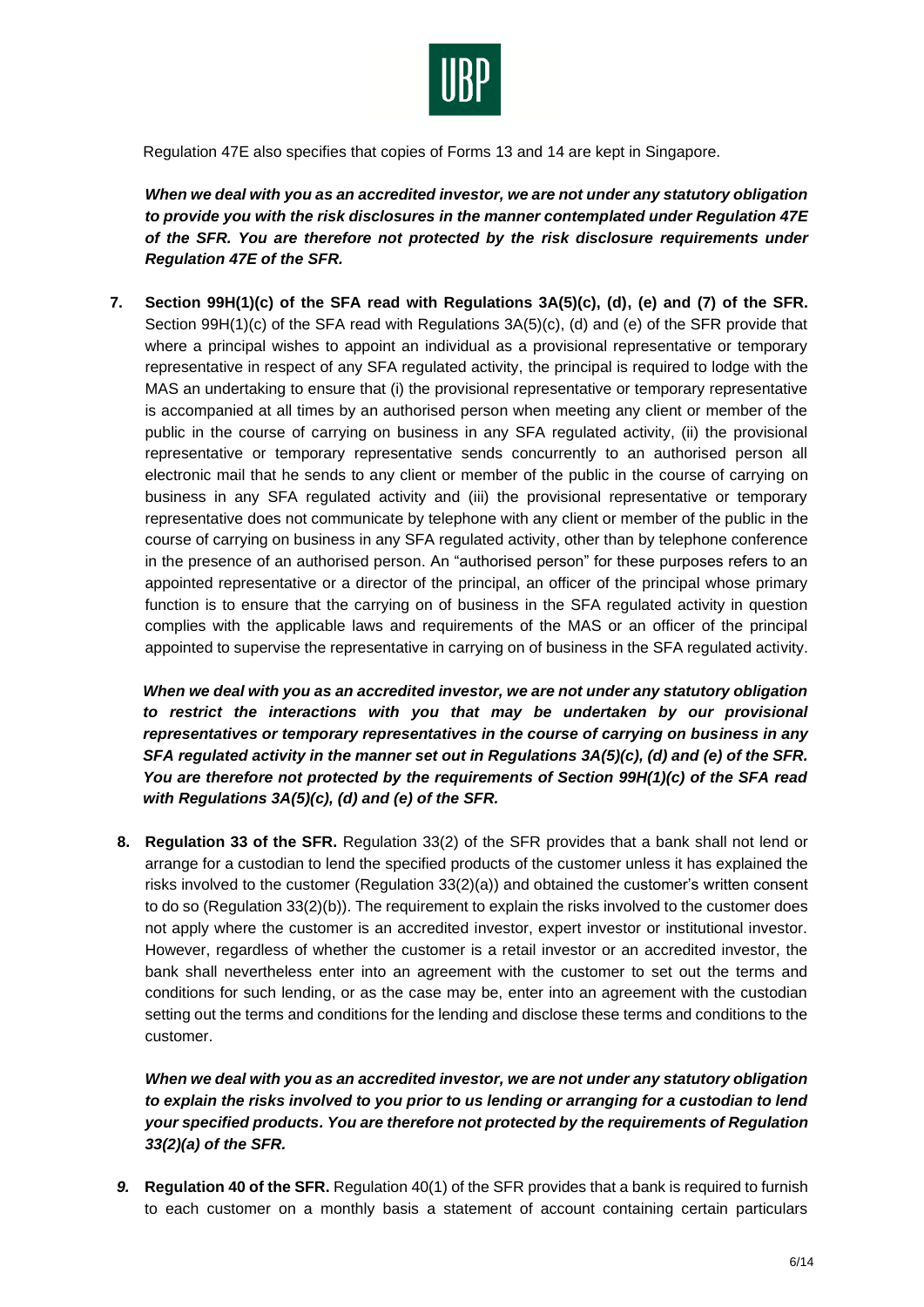

prescribed under Regulation 40(2) of the SFR. In addition, Regulation 40(3) of the SFR provides that a bank is required to furnish to each customer, at the end of every quarter of a calendar year, a statement of account containing, where applicable, the assets, derivatives contracts of the customer and spot foreign exchange contracts for the purposes of leveraged foreign exchange trading of the customer that are outstanding and have not been liquidated and cash balances (if any) of the customer at the end of that quarter.

*When we deal with you as an accredited investor and provided we have made available to you (on a real-time basis) the prescribed particulars in the form of electronic records stored on an electronic facility and you have consented to those particulars being made available in this manner or you have requested in writing not to receive the statement of account, we are not under any statutory obligation to furnish a monthly or quarterly statement of account to you. You are therefore not protected by the requirements of Regulations 40(1) and (3) of the SFR.*

**10. Regulation 45 of the SFR.** Regulation 45 of the SFR provides that borrowing and lending of specified products by a bank (i) must be recorded in a prior written agreement between the bank and the lender or borrower or their duly authorised agent where such agreement includes certain prescribed details; and (ii) must be collateralised. In particular, the bank is required to ensure that the collateral provided must, throughout the period that the specified products are borrowed or lent, have a value of not less than 100% of the market value of the specified products borrowed or lent. Regulation 45 of the SFR further sets out the acceptable forms of collateral for these purposes.

*When we deal with you as an accredited investor, we are not under any statutory obligation to provide collateral to you under Regulation 45 of the SFR when we borrow specified products from you. Where we provide assets to you as collateral for the borrowing, the agreement shall specify whether the specified products borrowed and the assets provided comprising specified products (if any) are marked to market and if so, the procedures for calculating the margin. However (unlike for retail investors), the agreement does not have to include the requirement to mark-to-market on every business day the specified products that are borrowed nor the minimum collateral comprising specified products nor procedures for calculating the margins.*

**11. Regulation 47DA of the SFR.** Regulation 47DA(1) and (2) of the SFR provide for certain general risk disclosure requirements that a bank dealing in specified capital markets products must comply with. For this purpose, "specified capital markets products" means capital markets products other than futures contracts, spot foreign exchange contracts for the purposes of leveraged foreign exchange trading and foreign exchange over-the-counter derivatives contracts. In particular, the bank must not open a trading account for a customer for the purpose of entering into transactions of sale and purchase of any specified capital markets products unless it has furnished the customer with a written risk disclosure document disclosing the material risks of the specified capital markets products, and receives an acknowledgement signed and dated by the customer that he has received and understood the nature and contents of the risk disclosure document. Further, the bank must not enter any transaction of sale or purchase of any specified capital markets products unless it has informed the customer whether it is acting in that transaction as a principal or agent and/or its intention to do so.

# *When we deal with you as an accredited investor, we are not under any statutory obligation to provide you with the risk disclosures, and the capacity in which we act, in the manner*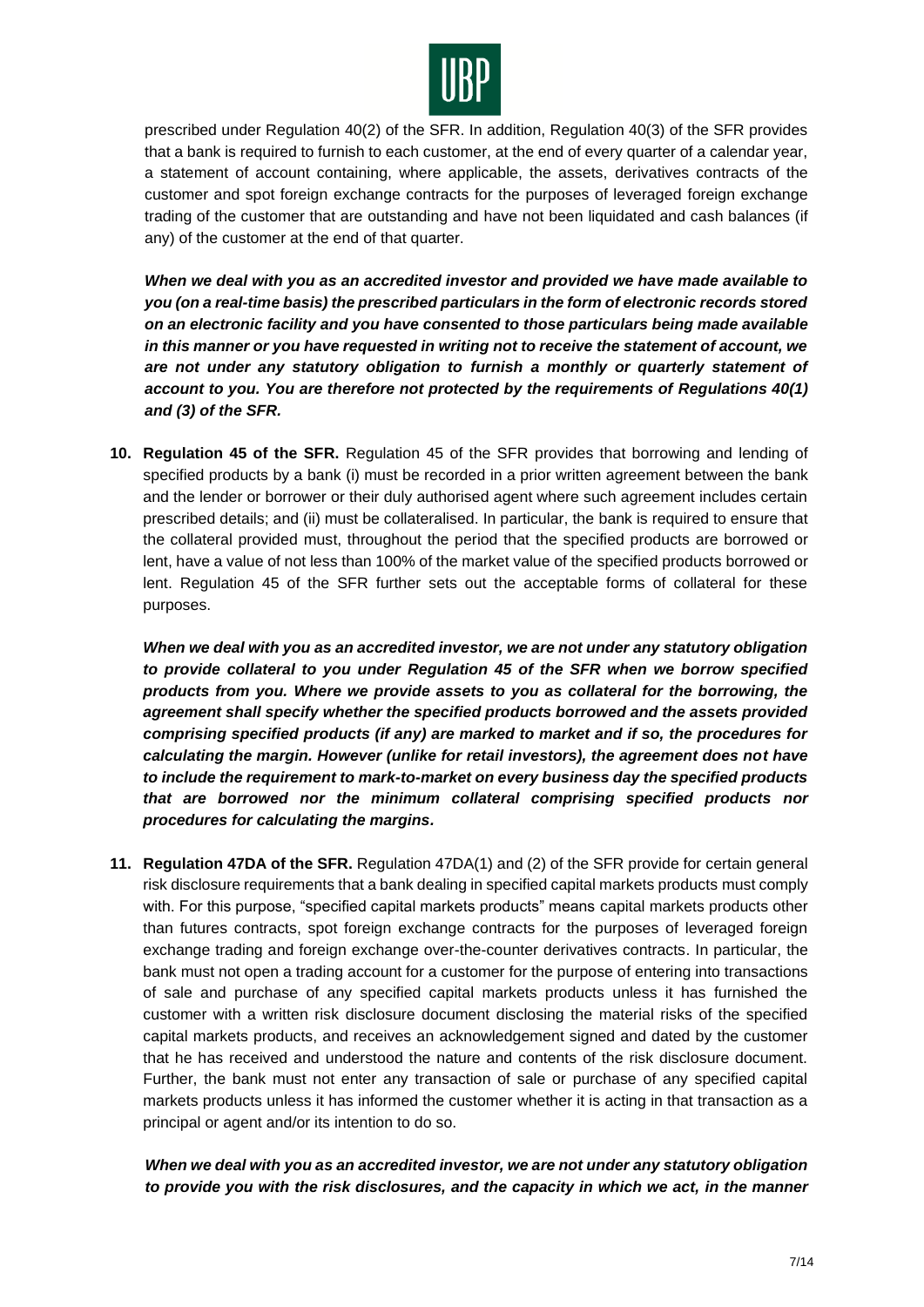

*contemplated under Regulation 47DA of the SFR. You are therefore not protected by the requirements under Regulation 47DA of the SFR.*

## *Under the FAA and the regulations, notices and guidelines issued thereunder:*

**12. Section 23F(1)(c) of the FAA read with Regulations 4A(4)(c), (d), (e) and (6) of the Financial Advisers Regulations ("FAR").** Section 23F(1)(c) of the FAA read with Regulation 4A(4)(c), (d) and (e) of the FAR provides that where a principal wishes to appoint an individual as a provisional representative in respect of any financial advisory service, a principal is required to lodge with the MAS an undertaking to ensure that (i) the provisional representative is accompanied at all times by an authorised person when meeting any client or member of the public in the course of providing any financial advisory service, (ii) the provisional representative sends concurrently to an authorised person all electronic mail that he sends to any client or member of the public in the course of providing any financial advisory service and (iii) the provisional representative does not communicate by telephone with any client or member of the public when providing any financial advisory service, other than by telephone conference in the presence of an authorised person. An "authorised person" for these purposes refers to an appointed representative or a director of the principal, an officer of the principal whose primary function is to ensure that the provision of financial advisory service in question complies with the applicable laws and requirements of the MAS or an officer of the principal appointed to supervise the representative in providing the financial advisory service.

*When we deal with you as an "accredited investor", we are not under any statutory obligation to restrict the interactions with clients or members of public that may be undertaken by our provisional representatives in the course of providing any financial advisory service in the manner set out in Regulations 4A(4)(c), (d) and (e) of the FAR. You are therefore not protected by the requirements of Section 23F(1)(c) of the FAA read with Regulations 4A(4)(c), (d) and (e) of the FAR.*

**13. Regulation 28 of the FAR.** Regulation 28 of the FAR provides an exemption to a corporation, not being a licensed financial adviser or an exempt financial adviser, which carries on the business of advising others either directly or through publications or writings or by issuing or promulgating research analyses or research reports, concerning bonds to an expert investor or an accredited investor, from having to hold a financial adviser's licence in respect of the above-stated activity.

Regulation 28 also exempts certain exempt financial advisers from having to comply with requirements set out in sections 26 to 29 and 36 of the FAA. Briefly, these requirements are as follows. Section 26 of the FAA imposes an obligation on a financial adviser not to make any false or misleading statement or to employ any device, scheme or artifice to defraud. Section 27 of the FAA requires a financial adviser to have a reasonable basis for any recommendation on an investment product that is made to a client. Section 28 of the FAA provides that the MAS may by regulations determine the manner in which a financial adviser may receive or deal with client's money or property or prohibit a financial adviser from receiving or dealing with client's money or property in specified circumstances or in relation to specified activities. Section 29 imposes an obligation on a financial adviser to furnish information about any matter related to its business to the MAS if required by MAS for the discharge of its functions under the FAA.

Section 36 of the FAA provides for certain disclosure of interest requirements when a financial adviser sends a circular or other written communication in which a recommendation is made in respect of specified products (i.e. securities, specified securities-based derivatives contracts or units in a collective investment scheme).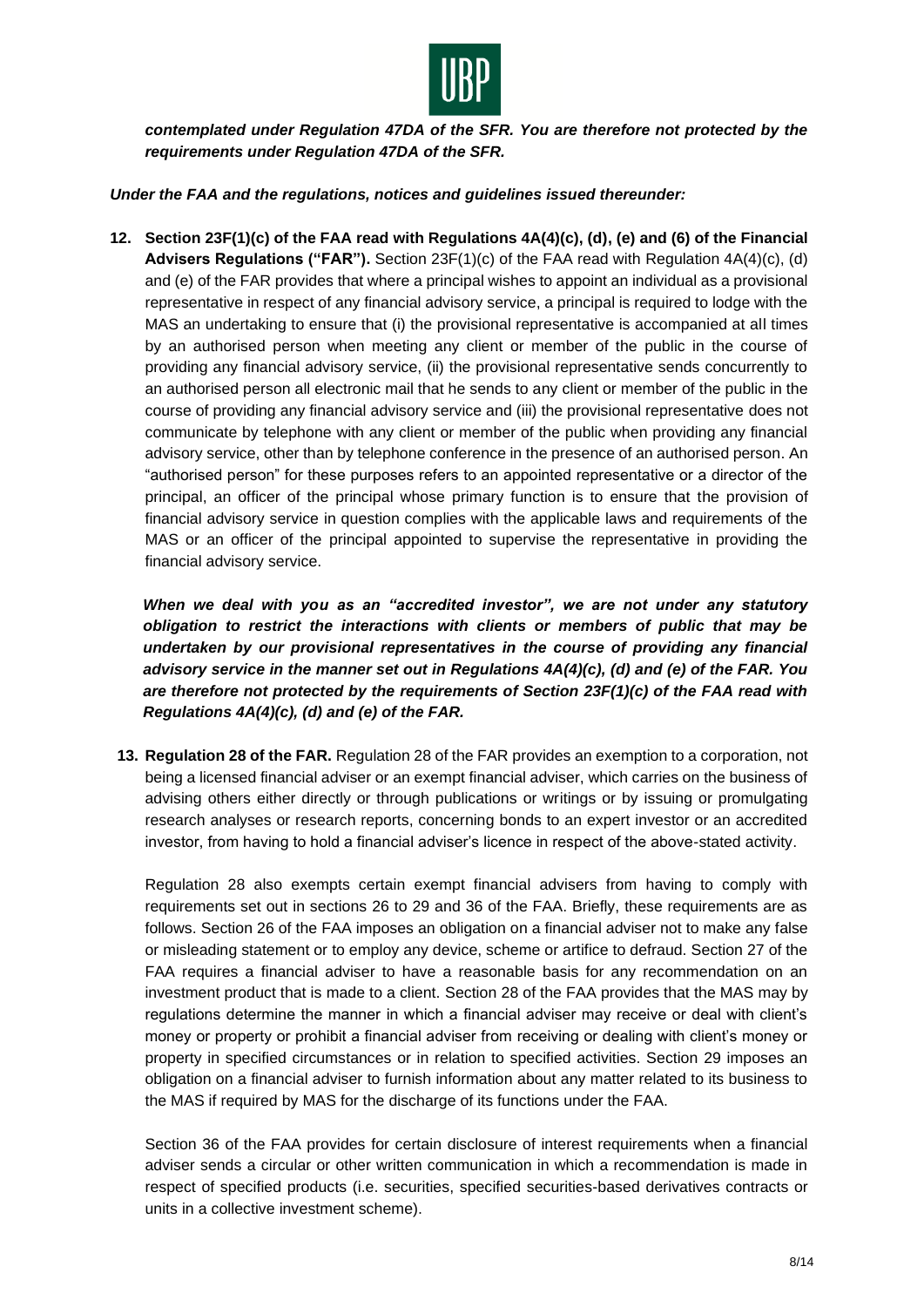

*When we deal with you as an accredited investor, in the course of us providing advice or analyses on bonds, we will not be required to comply with the requirements set out in sections 26 to 29 and 36 of the FAA. You are therefore not protected by these requirements.*

**14. Regulation 32C of the FAR.** Regulation 32C of the FAR exempts a foreign research house from having to hold a financial adviser's licence in respect of advising others by issuing or promulgating any research analyses or research reports concerning any investment product to any investor under an arrangement between the foreign research house and a financial adviser in Singapore, subject to certain conditions. These include a condition that where the research analysis or research report is issued or promulgated to a person who is not an accredited investor, expert investor or institutional investor, the analysis or report must contain a statement to the effect that the financial adviser in Singapore accepts legal responsibility for the contents of the analysis or report without any disclaimer limiting or otherwise curtailing such responsibility.

*When we deal with you as an accredited investor, we need not expressly accept legal responsibility for the contents of any research analysis or research report issued or promulgated to you pursuant to an arrangement between us and a foreign research house. We are also not limited by the requirement to not include a disclaimer limiting or otherwise curtailing such legal responsibility. You are therefore not protected by these requirements under Regulation 32C of the FAR.*

**15. Section 25 of the FAA, MAS Notice on Information to Clients and Product Information Disclosure [Notice No. FAA-N03] and MAS Practice Note on the Disclosure of Remuneration by Financial Advisers [Practice Note No. FAA-PN01].** Section 25 of the FAA imposes an obligation on a financial adviser to disclose to its clients and prospective clients all material information relating to any designated investment product recommended by the financial adviser, and provides that MAS may prescribe the form and manner in which the information shall be disclosed. "**Material information**" includes the terms and conditions of the designated investment product and the benefits and risks that may arise from the designated investment product.

The MAS Notice on Information to Clients and Product Information Disclosure [Notice No. FAA-N03] sets out the standards to be maintained by a financial adviser and its representatives with respect to the information they disclose to clients. The Notice also sets out the general principles that apply to all disclosures by a financial adviser to its clients and the specific requirements as to the form and manner of disclosure that the financial adviser has to comply with in relation to, among others, section 25 of the FAA. This is supplemented by the MAS Practice Note on the Disclosure of Remuneration by Financial Advisers, which provides guidance on the requirements imposed on a financial adviser in relation to disclosing the remuneration that it receives or will receive for making any recommendations in respect of an investment product, or executing a purchase or sale contract relating to a designated investment product on their clients' behalf.

*As a result of our exemption from compliance with these requirements when we deal with you as an accredited investor, we are not under any statutory obligation to provide you with all material information on any designated investment product in the prescribed form and manner, e.g. the benefits and risks of the designated investment product and the illustration of past and future performance of the designated investment product. You are therefore not protected by the disclosure requirements in section 25 of the FAA and MAS Notice on Information to Clients and Product Information Disclosure [Notice No. FAA-N03]*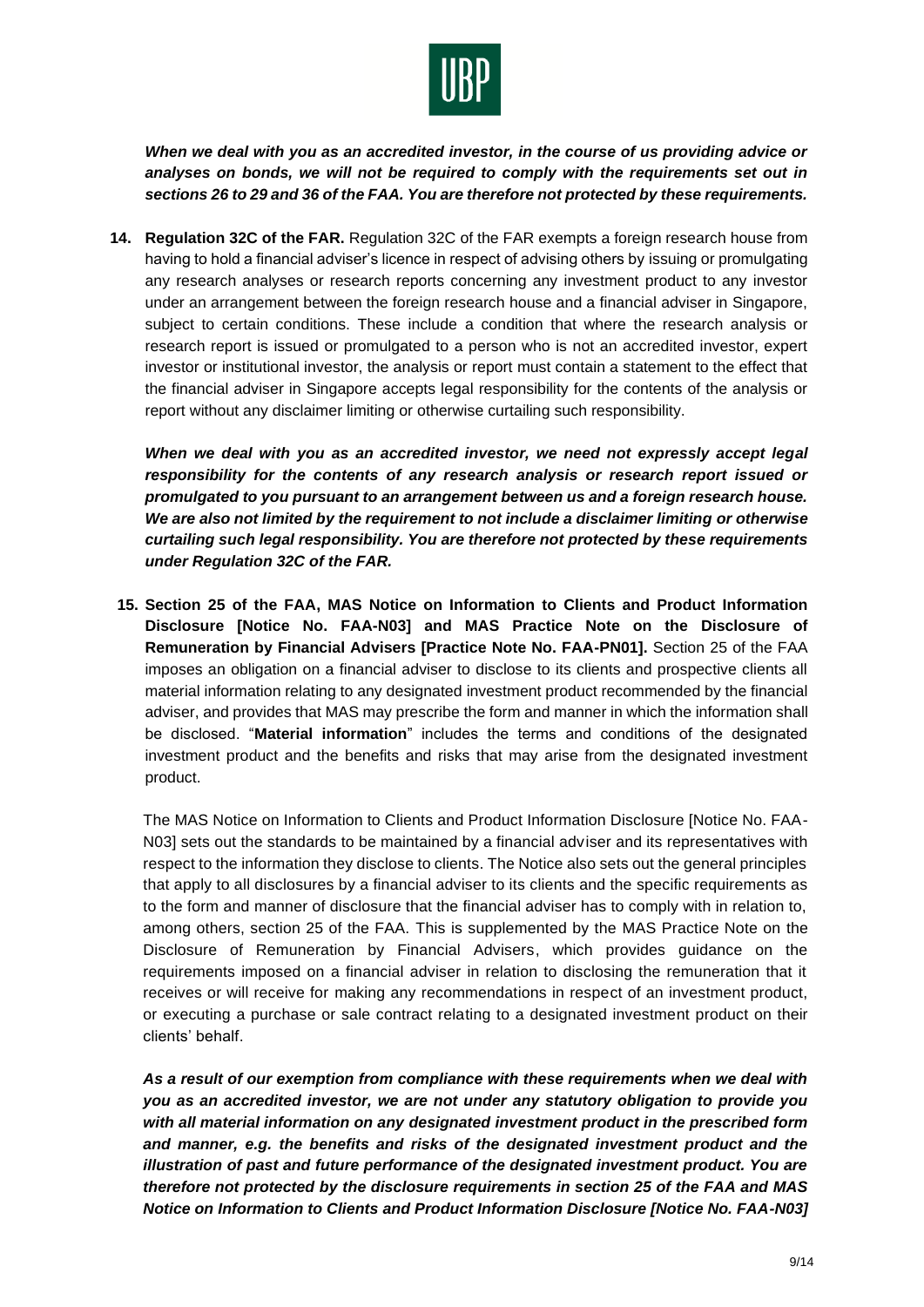

*and the MAS Practice Note on the Disclosure of Remuneration by Financial Advisers [Practice Note No. FAA-PN01].*

**16. Section 27 of the FAA and MAS Notice on Recommendations on Investment Products [Notice No. FAA-N16].** Section 27 of the FAA requires a financial adviser to have a reasonable basis for any recommendation on an investment product that is made to a client. The financial adviser is required to give consideration to the investment objectives, financial situation and particular needs of the client, and to conduct investigation on the investment product that is the subject matter of the recommendation, as is reasonable in all the circumstances. Failure to do so could, if certain conditions are satisfied, give the client a statutory cause of action to file a civil claim against the financial adviser for investment losses suffered by the client. The conditions are that the client suffers loss or damage as a result of doing a particular act (or refraining from doing a particular act) in reliance on the recommendation, where it is reasonable (having regard to the recommendation and all other circumstances) for the client to have done so in reliance on the recommendation.

The MAS Notice on Recommendations on Investment Products [Notice No. FAA-N16] sets out requirements which apply to a financial adviser when it makes recommendations on investment products to its clients. In particular, the Notice sets out: (i) the type of information the financial adviser needs to gather from its client as part of the "know your client" process; (ii) the manner in which the financial adviser should conduct its analysis of the client's financial needs and how it should present its investment recommendations; and (iii) documentation and record keeping requirements relating to this process. In this connection, a financial adviser is required to ensure that, before it makes any recommendation on an investment product which is neither listed nor quoted on an organised market, it has been informed by the product manufacturer of the investment product as to whether the investment product is a "Specified Investment Product" ("**SIP**"). The financial adviser is required to keep proper records of such information and accordingly convey this information to a client who intends to transact in the investment product. SIPs include collective investment schemes and structured notes. A financial adviser is required to conduct a review of a client's knowledge and experience in derivatives for the purpose of making a recommendation to the client on, or allowing the client to transact in, a SIP which is approved inprinciple for listing and quotation on, or listed for quotation or quoted on, an organised market ("**Listed SIP**"), before making a recommendation on any Listed SIP ("**Customer Account Review**"). Alternatively, if an investment product is an unlisted or unquoted SIP, prior to making a recommendation on such investment product, a financial adviser is required to conduct an assessment of the client's knowledge and experience in unlisted and unquoted SIPs ("**Customer Knowledge Assessment**"). In both cases, the financial adviser must take into account information on the client's educational qualifications, investment experience and work experience, where the client is a natural person The financial adviser is required to comply with various procedures ("**Procedures**") depending on whether the client has the requisite knowledge and experience in the Listed SIP or the unlisted or unquoted SIP (as the case may be), including the provision of financial advice and/or obtaining senior management approvals.

A financial adviser is also required to furnish a client with certain prescribed risk warning statements before making a recommendation on any overseas-listed investment product ("**Overseas-Listed Investment Product**") for the first time on or after 8 October 2018, and obtain the customer's acknowledgement in respect of such risk warning statement.

*As a result of our exemption from compliance with these requirements when we deal with you as an accredited investor, we are not under any statutory obligation to ensure that we have regard to the information possessed by us concerning your investment objectives,*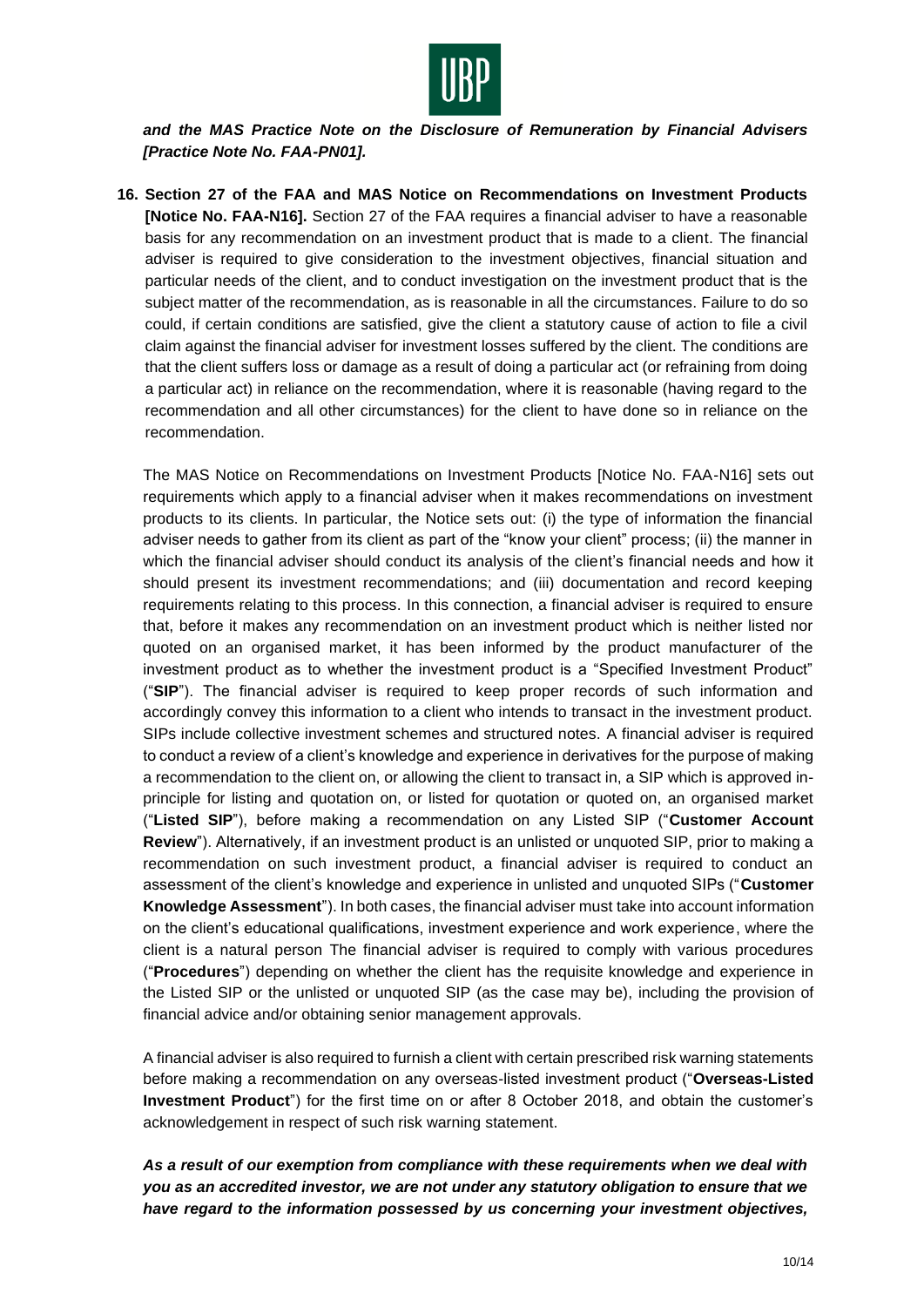

*financial situation and particular needs and have given consideration to and conducted investigation of the subject matter of any recommendation, and that the recommendation is based on such consideration and investigation. We are also not statutorily required to conduct a Customer Account Review or Customer Knowledge Assessment to determine your investment experience and knowledge (which we would otherwise have been required to conduct if you are a natural person), nor are we required to comply with the Procedures or provide you with the prescribed risk warning statement for Overseas-Listed Investment Products. Further, you will not be able to rely on section 27 of the FAA in any claim against us for losses that may be suffered in respect of any investment that we may have recommended to you. You are therefore not protected by the requirements of section 27 of the FAA and MAS Notice on Recommendations on Investment Products [Notice No. FAA-N16].*

*Please note that the requirements relating to Customer Knowledge Assessment and Customer Account Review in the MAS Notice only apply to natural persons.*

**17. Section 36 of the FAA.** Section 36 of the FAA provides that when sending a circular or other written communication in which a recommendation is made in respect of specified products (i.e. securities, specified securities-based derivatives contracts or units in a collective investment scheme), a financial adviser is required to include a concise statement, in equally legible type, of the nature of any interest in, or any interest in the acquisition or disposal of, those specified products that it or any associated or connected person has at the date on which the circular or other communication is sent. Such circular or written communication must be retained by the financial adviser for five years.

*As a result of our exemption from compliance with section 36 of the FAA when we deal with you as an accredited investor, we are not under any statutory obligation to include such a statement of interest in specified products in any written recommendation or document that we may send to you. You are therefore not protected by the requirements of section 36 of the FAA if no disclosure is made of any interest that we or any associated or connected person may have in the specified products that we may recommend in such document.*

**18. Sections 38 and 39 of the FAA, and MAS Notice on Requirements for the Remuneration Framework for Representatives and Supervisors ("Balanced Scorecard Framework") and Independent Sales Audit Unit [Notice No. FAA-N20] ("BSC Notice") and MAS Guidelines on the Remuneration Framework for Representatives and Supervisors ("Balanced Scorecard Framework"), Reference Checks and Pre-Transaction Checks [Guideline No. FAA-G14] ("BSC Guidelines").** Section 38 of the FAA provides that a financial adviser must establish and maintain a remuneration framework that contains terms consistent with the requirements prescribed by MAS for the purpose of (a) reviewing and assessing the performance of its representatives and supervisors; and (b) determining the remuneration of its representatives and supervisors. The financial adviser must review and assess the performance, and determine and pay the remuneration, of its representatives and supervisors in accordance with such remuneration framework.

Section 39 of the FAA provides that a financial adviser must have an independent sales audit unit that reports to the board of directors and chief executive officer of the financial adviser or such unit determined by the board of directors or chief executive officer which is independent from all units of the financial adviser which provide financial advisory services. Such independent sales audit unit is required to audit the quality of the financial advisory services provided by the representatives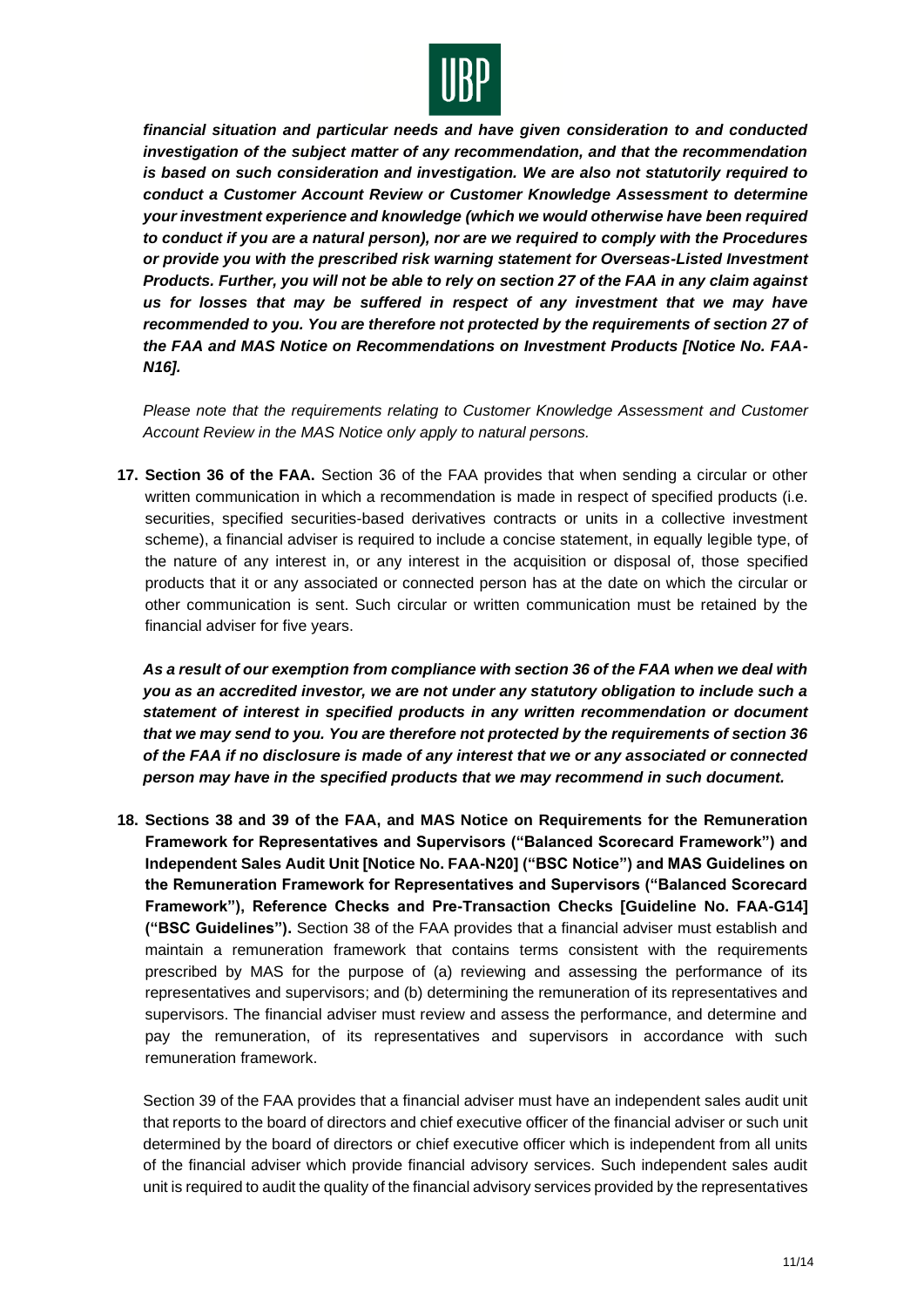

of the financial adviser and to carry out the functions and duties prescribed by MAS, in the prescribed manner.

The BSC Notice sets out the requirements in relation to the design and operation of the balanced scorecard framework which a financial adviser is required to put in place in their remuneration structures for their representatives and supervisors, and the independent sales audit unit. The BSC Guidelines provide general guidance on some of the requirements of the BSC Notice, such as the post-transaction checks and classification of infractions by the independent sales audit unit. In addition, the BSC Guidelines set out the measures to be applied to all existing and newly recruited representatives who have been assigned a balanced scorecard grade of "E" and all supervisors who have been assigned a balanced scorecard grade of "Unsatisfactory" under the balanced scorecard framework, as well as obtaining and sharing of information on the representatives' and supervisors' balanced scorecard grades during reference checks. The BSC Guidelines also set out the MAS' expectation for a financial adviser to conduct pre-transaction checks to minimise the impact of the balanced scorecard framework on its representatives and supervisors.

*As a result of our exemption from compliance with these requirements when we deal with you (if you are a natural person) as an accredited investor, we are not under any statutory obligation to either (a) establish or maintain such a remuneration framework, or to review and assess the performance, and determine and pay the remuneration, of our representatives and supervisors in accordance with such a remuneration framework, or (b) to have an independent sales audit unit to audit the quality of the financial advisory services provided by our representatives. You are therefore not protected by the requirements of sections 38 and 39 of the FAA, the BSC Notice and the BSC Guidelines.*

*Please note that Sections 38 and 39 and the corresponding BSC Notice and BSC Guidelines are only applicable to customers who are natural persons.*

**19. Regulation 18B of the FAR.** Regulation 18B of the FAR provides that before selling or marketing certain new products, a financial adviser is required to carry out a due diligence exercise to ascertain whether such new product is suitable for the targeted client. The due diligence exercise must include an assessment of several areas, including (i) an assessment of the type of targeted client the new product is suitable for and whether the new product matches the client base of the financial adviser; (ii) the key risks that a targeted client who invests in the new product potentially faces; and (iii) the processes in place for a representative of the financial adviser to determine whether the new product is suitable for the targeted client, taking into consideration the nature, key risks and features of the new product.

The financial adviser is prohibited from selling or marketing any new product to any targeted client unless every member of its senior management has, on the basis of the result of the due diligence exercise, personally satisfied himself that the new product is suitable for the targeted client and personally approved the sale or marketing of the new product to the targeted client. "Targeted client" excludes accredited investors.

*As a result of our exemption from compliance with Regulation 18B of the FAR when we deal with you as an accredited investor, we are not under any statutory obligation to carry out a due diligence exercise to ascertain whether any new product we wish to sell or market to you is suitable for you. You are therefore not protected by the requirements of Regulation 18B of the FAR.*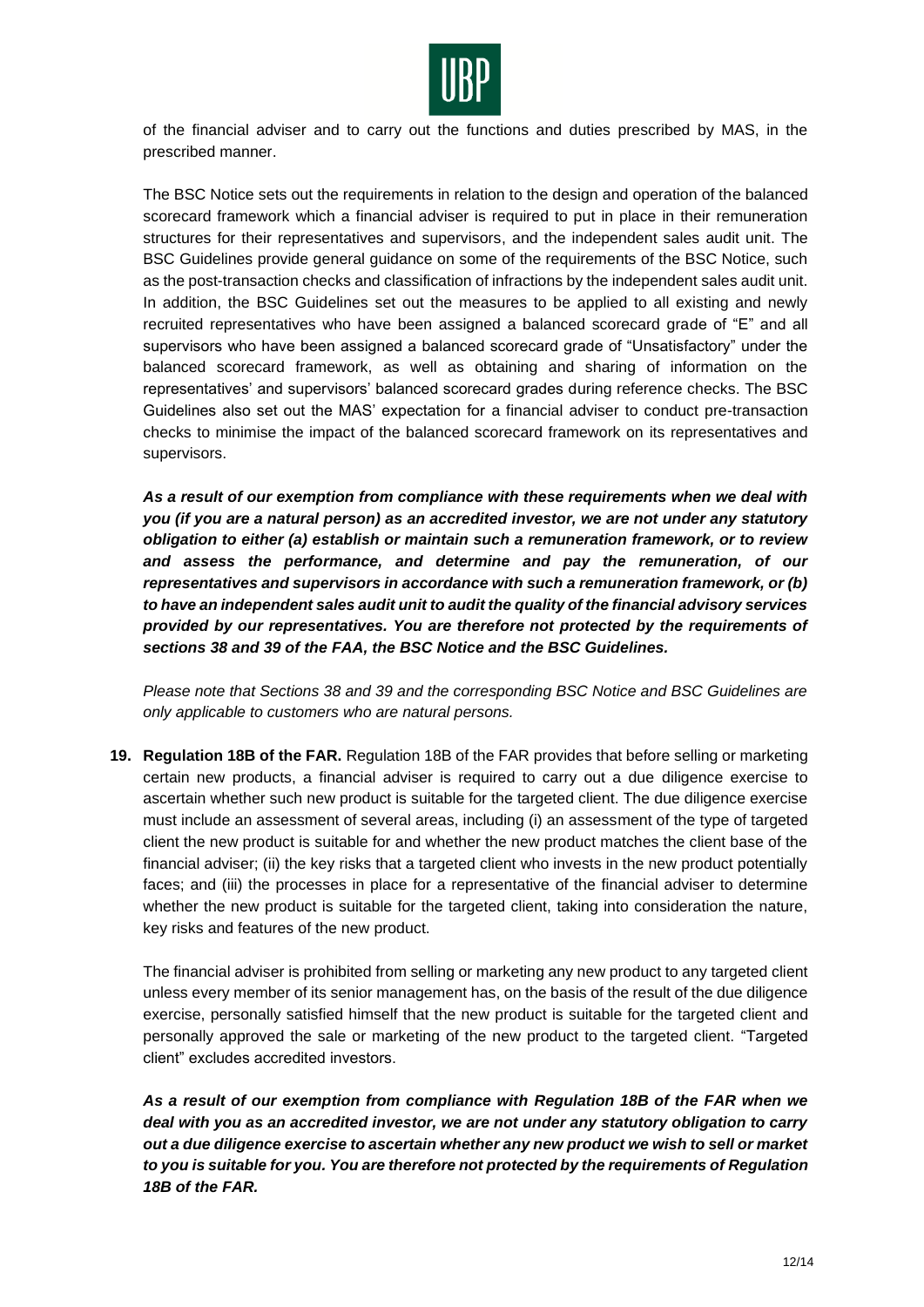

**20. Regulation 3(2)(a)(ii) of the Financial Advisers (Complaints Handling and Resolution) Regulations 2021 ("CHR Regulations").** Regulation 3(2)(a)(ii) of the CHR Regulations provides that the CHR Regulations apply to any complaint that is made on or after 3 January 2022 by any client or prospective client of a financial adviser (whether licensed or exempt) who, at the time when the complaint is made, is not an accredited investor, expert investor or institutional investor.<sup>5</sup> The CHR Regulations set out the requirements for a financial adviser in relation to the handling and resolution of complaints made by retail clients and prospective retail clients who are natural persons (including, for the avoidance of doubt, trustees and individual proprietors of sole proprietorships). For this purpose, a complaint refers to a complaint made by a named client or named prospective client containing an allegation of any conduct which, if true, may constitute a contravention of a business conduct requirement or an unfair practice in relation to the provision of a financial advisory service.

Where the CHR Regulations are applicable, a financial adviser must: (a) establish a unit for handling and resolving complaints, comprising of officers and employees who are not directly involved in providing any financial advisory service (the "**CHR Unit**"), and ensure that any complaint received by it is handled or resolved by the CHR Unit or a person under the supervision of the CHR Unit; and (b) establish and comply with a process for handling and resolving complaints (the "**CHR Process**"). A financial adviser must ensure that the CHR Process provides for: (i) the assessment of the merits of each complaint; (ii) the criteria for determining whether a complaint should be referred to its senior management for them to decide on the response to the complaint; and (iii) a reasonable timeframe for handling and resolving complaints.

The CHR Process must include procedures for the following matters: (a) acknowledging receipt of the complaint and providing the complainant with a written notice summarising the financial adviser's CHR Process within two business days; (b) interviewing of the complainant; (c) reviewing of the complaint and completion of such review; (d) ensuring that the complainant is kept informed of the complaints handling status; (e) sending the complainant its final response to the complaint or a written response setting out certain matters within 20 business days – where a complaint is rejected, the financial adviser must provide the complainant with written reasons for the rejection; and (f) where the complainant accepts an offer of redress or remedial action, paying the money offered as redress or carrying out of remedial action.

A financial adviser is also required to appoint member(s) of its senior management who are not directly involved in the provision of any financial advisory service to be responsible for the oversight of compliance with the CHR Regulations, and to ensure that information on its CHR Process, including information on how to make a complaint and the contact details of the CHR Unit), is available to and can be easily accessed by members of the public.

A financial adviser must establish a system to record, track and manage complaints, and keep a record of each complaint received for at least five years after the date on which the complaint is deemed to be resolved. It also has to prepare half-yearly reports setting out the complaints received and the actions undertaken to resolve each complaint and submit the reports to MAS.

*When we deal with you (if you are a natural person) as an accredited investor, the CHR Regulations will not apply to any complaints we receive from you ("your complaints"). As a result, we are not statutorily obliged to handle and resolve your complaints according to the requirements under the CHR Regulations. In particular, we are not under any statutory* 

<sup>5</sup> Transactions entered into before you opt out of your accredited investor status will not be affected by the change in status. We will continue to deal with you as if you were an accredited investor in respect of any transaction entered into with you prior to your change in status.